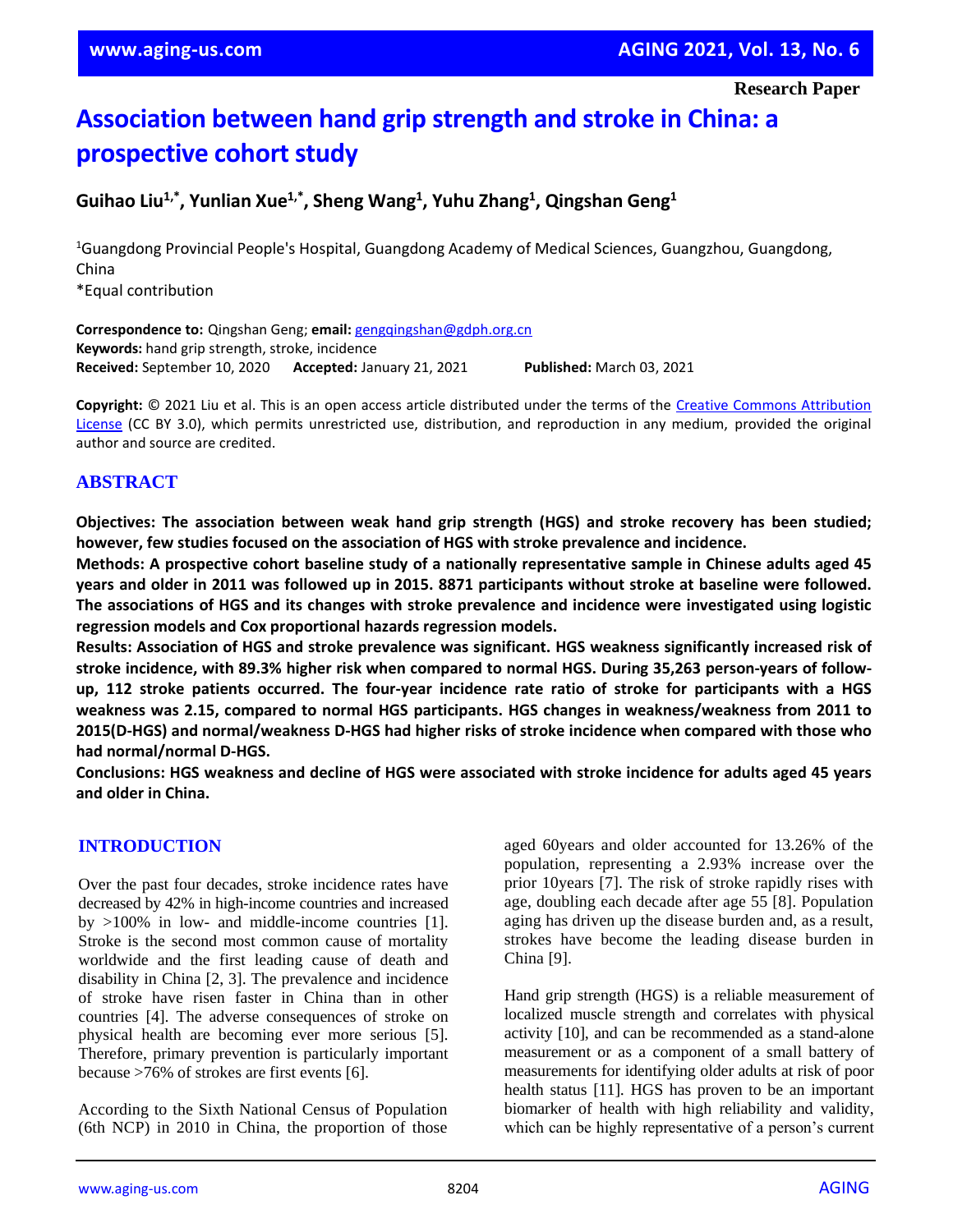and prognostic health profile [12]. HGS weakness has proven to be linked to a range of health outcomes, including higher all-cause mortality rates [13], morbidity [14], recognition decline, and frailty [15]. HGS is a major diagnostic component of sarcopenia, which described as a general loss of muscle mass that occurred with advancing age, and has the same risk factor with stroke, such as age [14].

HGS is a useful biomarker to measure the recovery and prognostic after stroke [16], with decreased HGS forecasting worse survival and recovery after stroke [17]. The absence of measurable grip by one month after stroke indicates that there will be poor functional outcome [18]. HGS also significantly associated with cognitive function of stroke patients [19].

Grip strength measurement is appealing as a quick and inexpensive way to stratify an individual's risk of stroke recovery. Although the association of HGS and prognosis of stroke was studied, little knowledge of HGS and incidence of stroke was known. A prospective study in 2015 revealed that every 5kg decline in grip strength was associated with 9% increase in the risk of having a stroke [20], which was an inspirational finding. However, the evidence was got from 17 countries. To our knowledge there have been no such studies in China. Therefore, understanding the relationship of HGS and stroke incidence would be useful as an inexpensive and simple risk-stratifying method for stroke prevention. So, we investigated the association of HGS with prevalence and incidence of stroke in a prospective national cohort in China. We also analyzed the association of changes in HGS in four years with incidence of stroke, which has never been reported before.

## **RESULTS**

A total of 12,237 participants were included in this baseline study. The average age of all participants was  $59.01\pm9.60$  years (range equals 45-95 years). Of the participants, 5,887(48.1%) were male and 6,350 (51.9%) were female. Of the participants, 11.6% (n=1415) demonstrated HGS weakness, 2.0% (n=245) had a stroke.

Table 1 demonstrates the association between covariates and grip strength at baseline. Participants with HGS weakness were more likely to be of an older age, not married, have an education level of below primary school, live in village, drink less than once a month or never drink, have lower BMI, higher glucose, lower total cholesterol, and a higher proportion of unhealthy hypertension, when compared with those whose HGS were normal.

Stroke prevalence rate in participants with HGS weakness was 3.8% (n=54) and in participants with normal HGS was 1.8% (n=191), which was significantly different ( $\chi^2$ =26.838, P<0.001) (Table 1). After following up four years in those without stroke at baseline, the stroke incidence rate in participants with HGS weakness was 2.4% (n=21) and in participants with normal HGS was 1.1% (n=91), which was significantly different  $(\chi^2 = 10.365, P = 0.001)$ .

Of all the 8,871 participants who were followed up in 2015, 9.8% (n=867) had baseline HGS weakness. During 35,263 person-years of follow-up (average follow up time of 3.98 years, median follow up time of 4 years), 1.3% (n=112) had a stroke. Four years incidence density (ID) of stroke was 614 per 100 thousand (incidence rate ratio (IRR)=2.15) for participants with HGS weakness, and 286 per 100 thousand (IRR=1) for participants with a normal HGS.

Of those 7,371 participants that had measured HGS in 2015, the results were as follows:  $77.1\%$  (n=5686) had normal/normal D-HGS, of which 0.8% (n=44) had a stroke; 4.6% (n=339) had weakness/normal D-HGS, of which 0.9% (n=3) had a stroke; 5.1% (n=375) had weakness/weakness D-HGS, of which 2.9% (n=11) had a stroke; 13.2% (n=971) had normal/weakness D-HGS, of which 2.4% (n=23) had a stroke (Table 2). Stroke incidence in four groups were significantly different  $(\chi^2=31.688, P<0.001)$ . The 4-year incidence density (ID) of stroke was 222, 746, 599 and 194 per 100 thousand  $IIRR=1.14$ , 3.84, 3.09 and 1) for participants with a weakness/normal, weakness/weakness, normal/weakness and normal/normal D-HGS.

HGS had a higher stroke prevalence rate (odds ratio [OR]: 1.600; 95% confidence interval [CI]: 1.030 to 2.485) in the fully adjusted model (Table 3, Figure 1). For followed up participants, compared with those who had normal HGS, participants with HGS weakness had a higher risk of stroke incidence (hazard ratio [HR]: 1.893; 95% CI: 1.008 to 3.557) in fully adjusted model (Table 3, Figure 1). When considering the changes of HGS in four years, we found that compared to those who had normal/normal D-HGS, participants with weakness/weakness D-HGS and normal/weakness D-HGS had higher risks of stroke incidence (HR: 4.183; 95% CI: 1.736 to 10.075 and HR: 2.659; 95% CI: 1.366 to 5.175 respectively), but without significant association for weakness/normal D-HGS (HR: 0.660; 95% CI: 0.089 to 4.898) in the fully adjusted model. The cumulative risk of stroke for adults with baseline HGS weakness was significantly higher than with normal baseline HGS; for adults with weakness/ weakness D-HGS was highest, following with normal/ weakness D-HGS (Figure 2).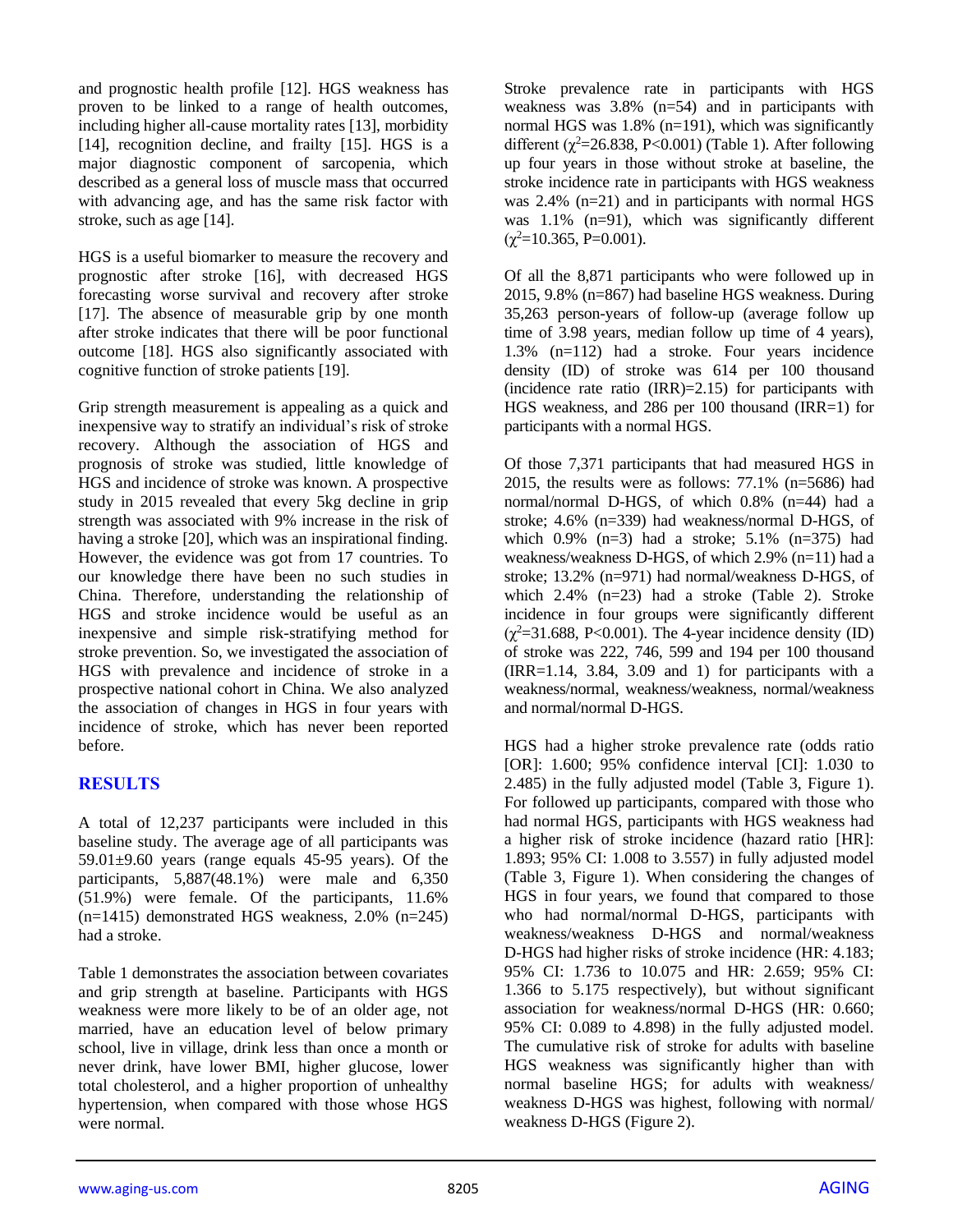| Table 1. Baseline characteristics in two HGS groups. |  |  |  |
|------------------------------------------------------|--|--|--|
|------------------------------------------------------|--|--|--|

|                                        | Normal HGS $(n=10822)$ | Weakness HGS $(n=1415)$ | p value |
|----------------------------------------|------------------------|-------------------------|---------|
| Age <sup>a</sup> , yrs                 | 57.91(8.95)            | 67.4(10.24)             | < 0.001 |
| Gender <sup>b</sup> , %                |                        |                         |         |
| Male                                   | 5178(47.85)            | 709(50.11)              | 0.110   |
| Female                                 | 5644(52.15)            | 706(49.89)              |         |
| Marriage status <sup>b</sup> , %       |                        |                         |         |
| Married                                | 9595(88.66)            | 1035(73.14)             | < 0.001 |
| Others                                 | 1227(11.34)            | 380(26.86)              |         |
| Education <sup>b</sup> , %             |                        |                         |         |
| Below primary school                   | 4678(43.23)            | 958(67.7)               | < 0.001 |
| Primary school                         | 2493(23.04)            | 273(19.29)              |         |
| Junior middle school                   | 2362(21.83)            | 121(8.55)               |         |
| High shool                             | 1076(9.94)             | 50(3.53)                |         |
| Junior college and above               | 211(1.95)              | 13(0.92)                |         |
| Place of residence <sup>b</sup> , %    |                        |                         |         |
| Village                                | 8658(80.00)            | 1201(84.88)             | < 0.001 |
| City or town                           | 2097(19.38)            | 206(14.56)              |         |
| Others                                 | 67(0.62)               | 8(0.57)                 |         |
| Smoking behavior <sup>b</sup> , %      |                        |                         |         |
| Not smoking                            | 7178(66.46)            | 917(64.99)              | 0.273   |
| Smoking                                | 3623(33.54)            | 494(35.01)              |         |
| Alcoholic intake <sup>b</sup> , %      |                        |                         |         |
| Drink more than once a month           | 2780(25.69)            | 270(19.11)              | < 0.001 |
| Drink less than once a month           | 880(8.13)              | 105(7.43)               |         |
| Never had a drink                      | 7162(66.18)            | 1038(73.46)             |         |
| BMI <sup>a</sup> , $\text{kg/m}^2$     | 23.62(3.89)            | 22.22(4.39)             | < 0.001 |
| Glucose <sup>c</sup> , mg/dl           | 102.42(94.5-113.76)    | 103.14(95.22-116.46)    | < 0.001 |
| Total Cholesterol <sup>c</sup> , mg/dl | 190.98(168.17-216.30)  | 185.37(161.21-209.54)   | < 0.001 |
| $CRPc$ , mg/l                          | $1.02(0.55 - 2.12)$    | $1.26(0.62 - 2.99)$     | < 0.001 |
| Hypertension <sup>b</sup> , %          |                        |                         |         |
| Health                                 | 3554(33.12)            | 422(30.27)              | 0.033   |
| Not health                             | 7178(66.88)            | 972(69.73)              |         |
| Stroke                                 |                        |                         |         |
| Yes                                    | 191(1.76)              | 54(3.82)                | < 0.001 |
| No                                     | 10631(98.24)           | 1361(96.18)             |         |

Abbreviations: HGS, hand grip strength; BMI, body mass index, CPR, C-Reactive Protein. <sup>a</sup> P value based on two independent t tests. <sup>b</sup> *P* value based on χ<sup>2</sup> test. <sup>c</sup> *P* value based on Wilcoxon W test.

|                         | N(%         | <b>Stroke</b> | No stroke   |
|-------------------------|-------------|---------------|-------------|
| normal/normal D-HGS     | 5686(77.14) | 44(0.77)      | 5642(99.23) |
| weakness/normal D-HGS   | 339(4.6)    | 3(0.88)       | 336(99.12)  |
| weakness/weakness D-HGS | 375(5.09)   | 11(2.93)      | 364(97.07)  |
| normal/weakness D-HGS   | 971(13.17)  | 23(2.37)      | 948(97.63)  |

## **Table 2. Stroke incidence of HGS changing in 2011 to 2015.**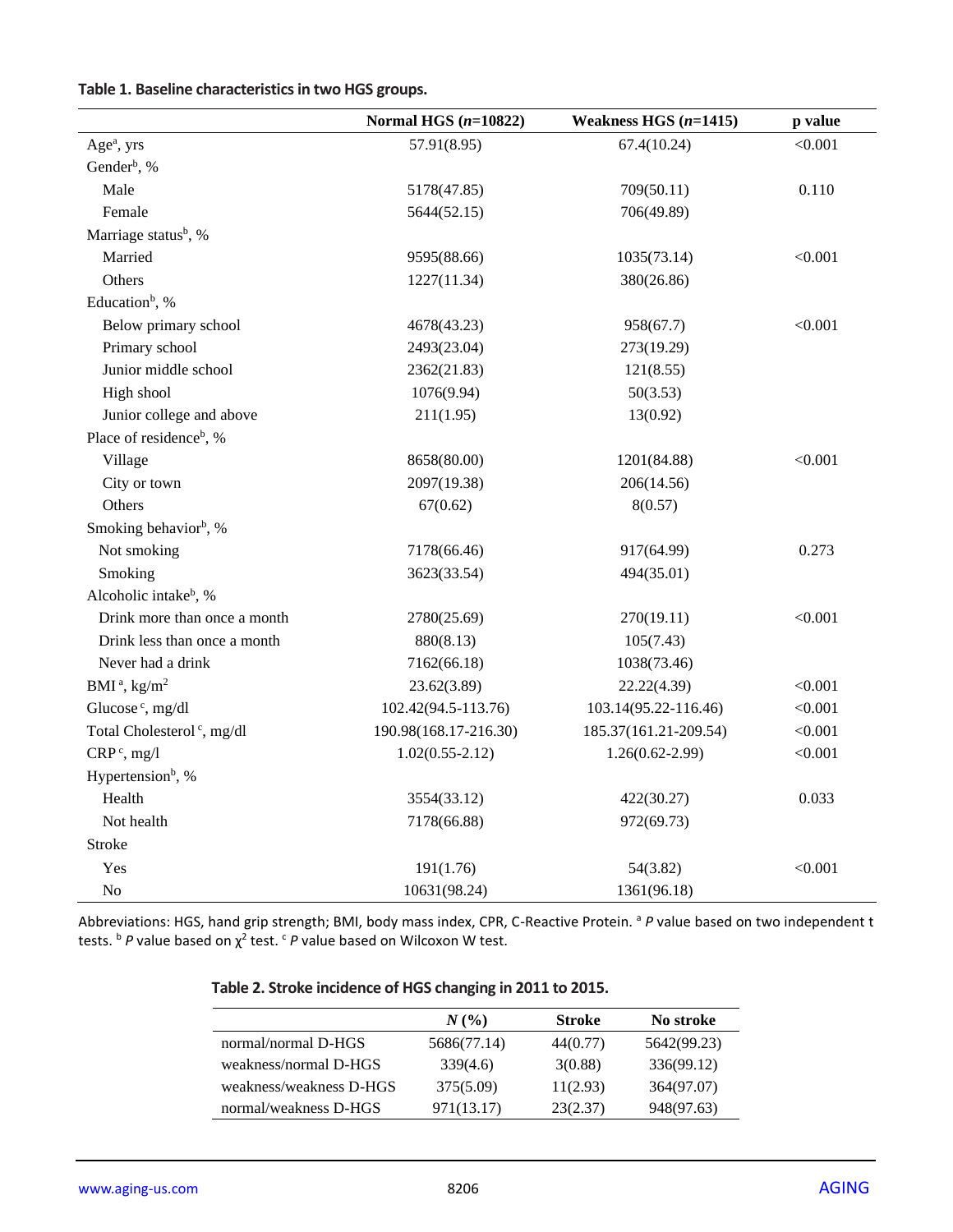|                     | Unadjusted             | <b>Model 1</b>         | Model 2                | Model 3                |
|---------------------|------------------------|------------------------|------------------------|------------------------|
| Stroke Prevalence   |                        |                        |                        |                        |
| normal              | $1$ (ref)              | $1$ (ref)              | $1$ (ref)              | $1$ (ref)              |
| weakness            | $2.208(1.624 - 3.003)$ | $1.556(1.111-2.179)$   | $1.526(1.089 - 2.137)$ | $1.600(1.030-2.485)$   |
| Stroke Incidence    |                        |                        |                        |                        |
| <b>Baseline HGS</b> |                        |                        |                        |                        |
| normal              | $1$ (ref)              | $1$ (ref)              | $1$ (ref)              | $1$ (ref)              |
| weakness            | $2.142(1.333 - 3.442)$ | $1.775(1.062 - 2.965)$ | 1.796(1.073-3.004)     | $1.893(1.008-3.557)$   |
| $D-HGS (2011/2015)$ |                        |                        |                        |                        |
| normal/normal       | $1$ (ref)              | $1$ (ref)              | $1$ (ref)              | $1$ (ref)              |
| weakness/normal     | $1.143(0.355 - 3.680)$ | $1.233(0.378 - 4.025)$ | 1.238(0.379-4.043)     | $0.660(0.089-4.898)$   |
| weakness/weakness   | 3.830(1.978-7.415)     | $3.669(1.759 - 7.653)$ | $3.652(1.747 - 7.635)$ | $4.183(1.736-10.075)$  |
| normal/weakness     | $3.082(1.861 - 5.103)$ | 3.188(1.864-5.454)     | $3.053(1.771 - 5.265)$ | $2.659(1.366 - 5.175)$ |

**Table 3. Associations between HGS and stroke prevalence and incidence.**

Model 1: adjusted for age, gender, marriage status, education level and place of residence. Model 2 = Model 1+ smoking behavior, alcoholic intake. Model 3 = Model 2+ BMI, hypertension, glucose, total cholesterol and C-reactive protein. Abbreviations: 1. BMI: body mass index; 2. HGS: hand grip strength; 3. D-HGS: according to HGS status in 2011 and 2015, we classified all participants into four groups: normal/normal, weakness/normal, weakness/weakness and normal/weakness.



Hazard (Odds) Ratios and 95% Confidence Interval

**Figure 1. Odds ratio for stroke prevalence and hazard ratios for stroke incidence based on HGS.** Hazard (Odds) ratios were adjusted for age, gender, marriage status, education level and place of residence, smoking behavior, alcoholic intake, BMI, hypertension, glucose, total cholesterol and C-reactive protein. Horizontal lines represent 95% confidence intervals. CI=confidence interval.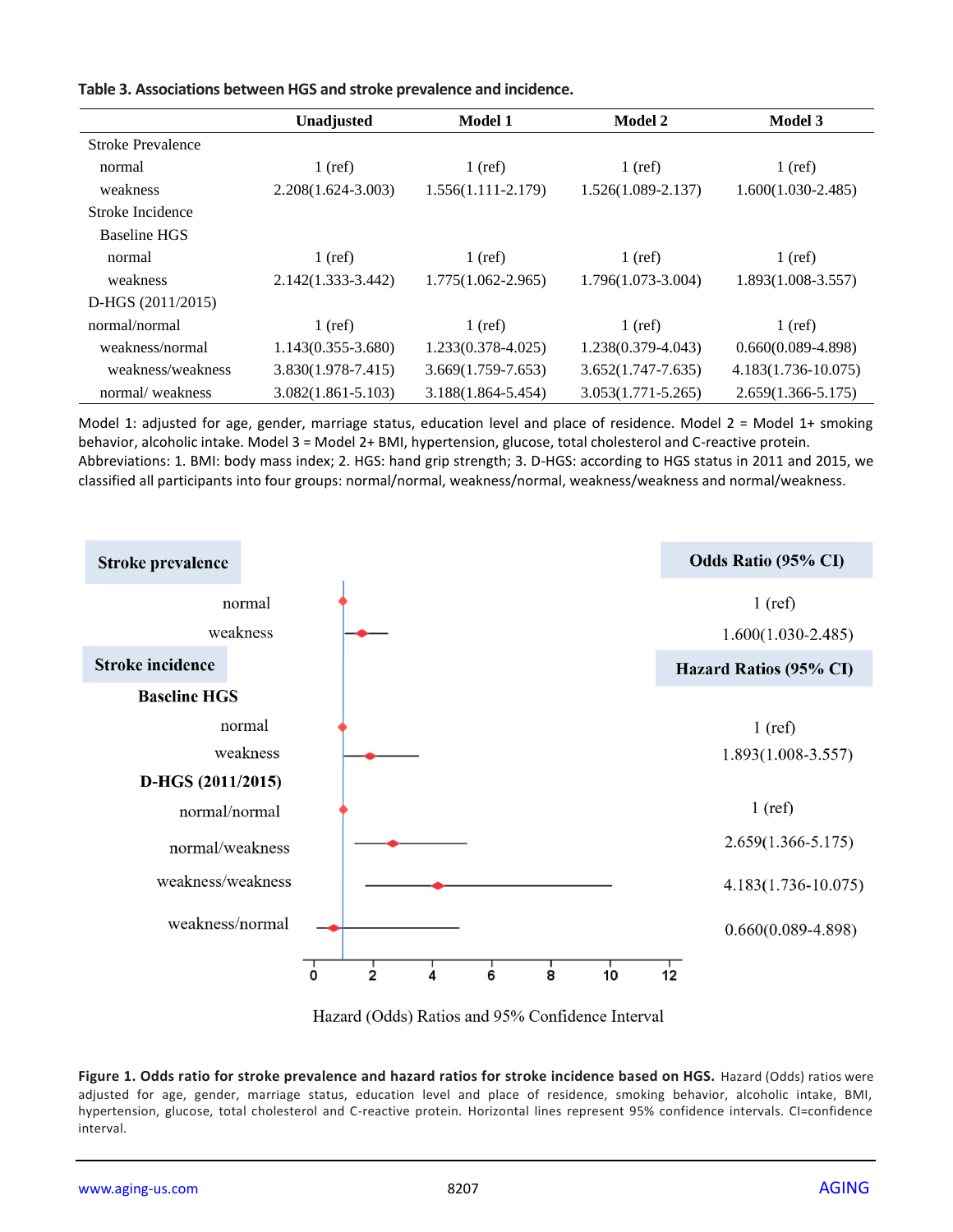#### **DISCUSSION**

In this study, participants were from a nationally representative cohort in Chinese adults aged 45 years and older. We first analyzed the association of HGS and stroke prevalence in the baseline, and then followed up four years later with those participants without a stroke. We found that HGS weakness was significantly associated with higher stroke prevalence rate and incidence rate. The changes of HGS in four years were significantly associated with stroke incidence. The associations were independent of age, gender, marriage status, education level, place of residence, smoking behavior, alcoholic intake, BMI, hypertension, fasting plasma glucose, total cholesterol and CRP. HGS and HGS changes can be taken as effective biomarkers of stroke prevalence and incidence, which is meaningful due to the ease of measurement and assessment in clinical practice and, therefore, may be as a quick, lowcost screening tool to identify high-risk patients who may be susceptible to stroke.

In this study, we found that participants with HGS weakness had a 89.3% higher risk of stroke incidence. Compared with normal/normal D-HGS, participants with HGS weakness in 2011 and 2015 had a 318.3% higher risk of stroke incidence; participants with normal HGS in 2011 but HGS weakness in 2015 had a 165.9% higher risk of stroke incidence. Our findings are in line with previous studies. The HGS of the non-paretic hands in stroke patients was found to be obviously less than the HGS of the dominant hand in non-stroke controls, and was positively associated with functional improvement after rehabilitation [21]. HGS was indicated as a biomarker of recovery and prognostic of stroke [18]. Park indicated that decreasing of HGS had negative effects on functional recovery in subacute ambulatory stroke patients [17]. HGS was also found significantly associated with stroke mortality [19]. Taken together with previous studies, our findings underscore the importance of exercising HGS as a simple way to prevent stroke incidence.

An eight-year follow-up study showed that higher HGS was associated with lower levels of inflammation which may partly explained the association between HGS and mortality [22]. CRP is an inflammatory marker and positively associates with stroke [23]. We found participants with HGS weakness showed higher CRP level than those with normal HGS, which maybe a mechanism explaining the association weakness HGS with stroke prevalence and incidence. Second, we found that HGS weakness participants had higher levels of hypertension. As we know, hypertension is a risk factor for stroke, and had the greatest population attributable risk [24]. This maybe another possible reason for



Figure 2. Cox regression of fully adjusted model for the cumulative risk of Stroke grouped by HGS. Fully adjusted model shows adjustments for age, gender, marriage status, education level and place of residence, smoking behavior, alcoholic intake, BMI, hypertension, glucose, total cholesterol and C-reactive protein. Abbreviations: 1. HGS: hand grip strength. 2. D-HGS: according to HGS status in 2011 and 2015, we classified all participants into four groups: normal/normal, weakness/normal, weakness/weakness and normal/weakness.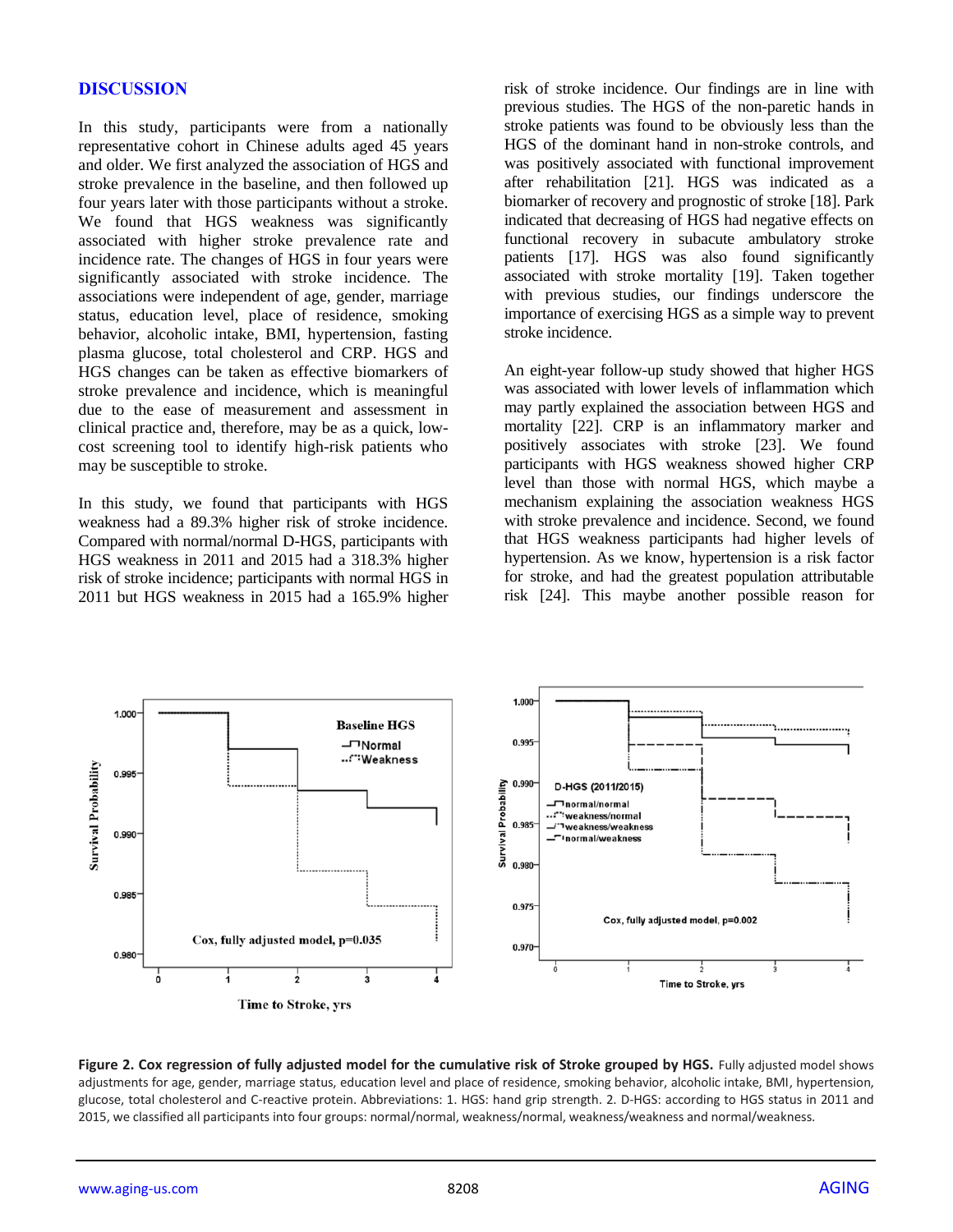explaining the association of HGS and stroke. Thirdly, higher relative grip strength was significantly associated with lower glucose [25], which was the same with our study. A study investigated that incident stroke with hypertension and diabetes is quite high [26]. Furthermore, HGS is a simple measurement of physical capability [27]. HGS weakness relates to physical decline [28], which might bring high risk factors for stroke, such as lack of cardiopulmonary exercise [29]. However, in this study, we have adjusted for demographic factors including age, sex, marriage, education level and place of residence, biomarkers including BMI, glucose, total cholesterol and CRP, and lifestyle factors including alcoholic intake and smoking behavior, and the association between HGS and stroke prevalence and incidence remained significant.

#### **Strengths and limitations**

The major strengths of this population-based study are; the use of a nationally representative sample, which facilitates generalization of the findings to the general population in China; the prospective cohort of the 4-year follow-up period; assessment of association of HGS changes during the follow-up with stroke; and the controlling of potential confounding effects from a variety of biomarkers, physiological index, demographic and lifestyle factors.

First, stroke was self-reported, which was prone to information error. Self-reports have proved to have poor sensitivity, but fairly good specificity and positive predictive values. Second, covariates were all collected in baseline and the changes had not been considered. Third, for the subtypes of stroke (such as ischemic stroke and hemorrhagic stroke) had not been distinguished in CHARLS, we could not analyze the association between HGS/D-HGS and incidence of stroke by subtypes. Finally, although we have adjusted for many potential confounders, we could not completely rule out the possibility of residual confounding by factors that had not been included in the analysis for sample size consideration, such as exercises, and unmeasured factors, such as dietary intake.

## **CONCLUSIONS**

HGS weakness was significantly associated with an increased risk of prevalence and incidence of stroke. The status of HGS weakness lasting for four years and HGS declined from normal at baseline to weakness after four years were also significantly associated with stroke incidence, even stronger. HGS could be used as a quick, low-cost screening tool by doctors or other healthcare professionals to identify high-risk patients who are prone to having stroke.

## **MATERIALS AND METHODS**

#### **Study populations**

The China Health and Retirement Longitudinal Study (CHARLS), conducted by the National School for Development (China Center for Economic Research), is a large-scale, multistage, and nationally representative ongoing health survey of the Chinese population [30, 31]. Samples of households with members aged 45 and older were chosen, and a total of 17,708 individuals in 10,257 households, 450 villages nationwide, 150 counties, and districts from 28 provinces were selected in the baseline year (2011) [32]. All participants were required to sign informed consent. Ethics approval for data collection for CHARLS was obtained from the Biomedical Ethics Review Committee of Peking University (IRB00001052–11015).

HGS and covariates from 12,237 participants aged 45 years and older were acquired in CHARLS 2011. The 8,871 participants who were free of a history of stroke and cardiovascular disease at baseline were followed up in 2015. Of that number, the 7371 participants whose HGS was measured in 2015 were compared against the 2011 baseline to determine the association of changes in HGS with stroke incidence. The flowchart of participant selection was showed in Figure 3.

#### **Data availability statement**

All the data relevant for the manuscript are reported in tables. The raw data can be accessed from the corresponding author upon request.

#### **Outcome assessment**

Stroke was self-reported and diagnosed with one question: "Have you ever been diagnosed with stroke by a doctor?" Researchers checked the medicine they were taking or the receipts in their clinical records for those who reported having a stroke.

#### **Exposure measurement**

We measured HGS, and changes of HGS, from 2011 to 2015 (D-HGS) as exposures. HGS was measured in kilograms utilizing an electronic dynamometer. Electronic dynamometer has similar accuracy to Jamar dynamometer, with low price and more universal [33]. Before measurement, investigators demonstrated the procedure: stand, hold the dynamometer (measure force in kilograms) at a right angle and squeeze the handle for a few seconds. Each hand was measured twice; the mean value of the dominant hand was taken as HGS. If one or two hands had surgery or experienced any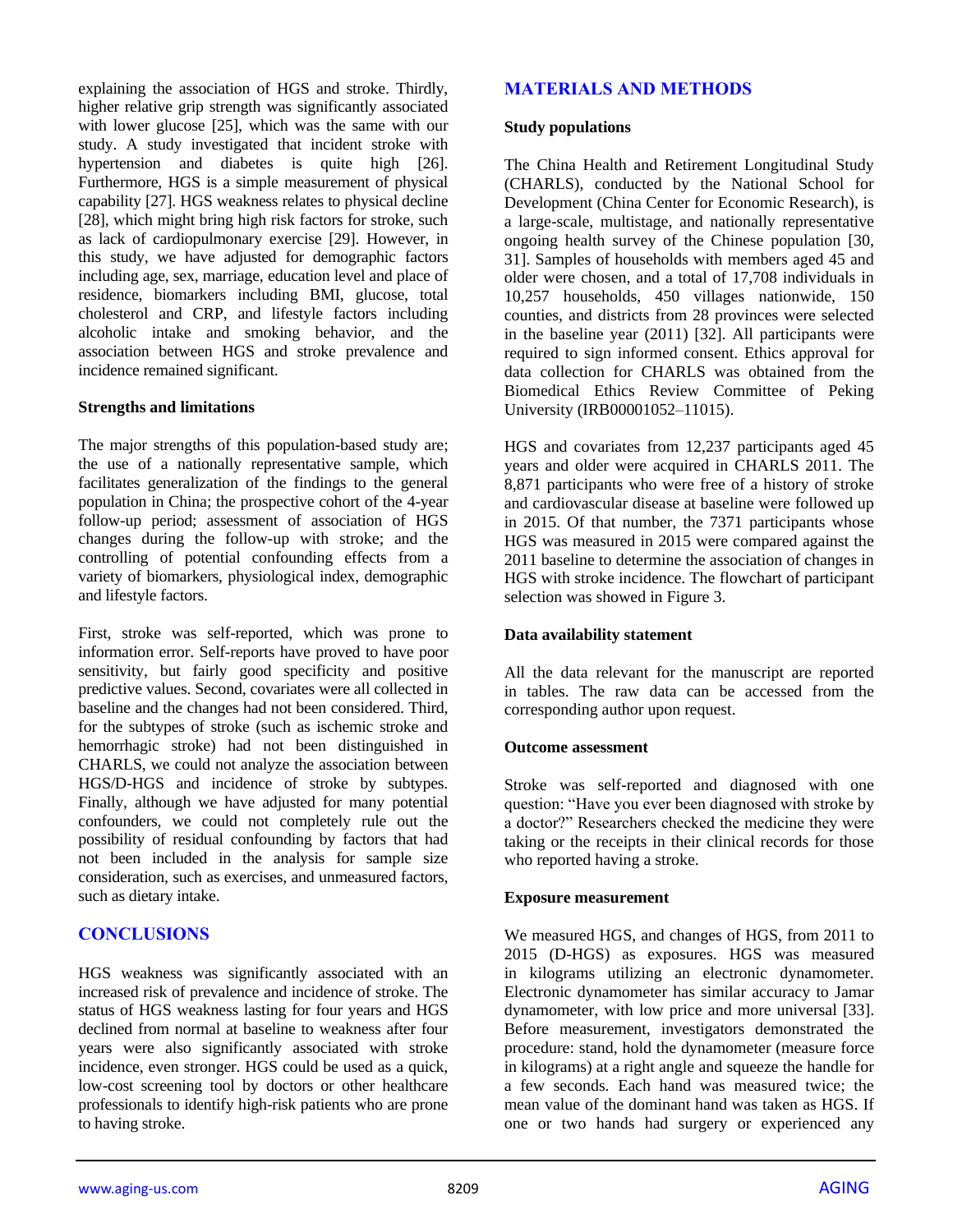swelling, inflammation, severe pain, or injury in the last 6 months, it would not be measured. Participants whose dominant hand could not be measured were removed from the study. HGS in 2011 was grouped either into a normal group or weakness group by FNIH Sarcopenia cut-off points for muscle weakness: men had HGS  $\leq$ 26.0 kg and women  $\leq$ 16.0 kg. Men with HGS  $\geq$ 26.0kg and women ≥16.0kg were grouped into normal HGS group [32]. HGS in 2011 was used in the association analysis of HGS and stroke prevalence [34]. According to the HGS status in 2011 and 2015, we calculated D-HGS and classified participants into four groups: normal/normal, weakness/normal, weakness/weakness and normal/weakness.

#### **Covariate assessment**

Based on previous works on stroke, we included several relevant covariates: age, gender, marriage status, education, place of residence, smoking behavior, alcoholic intake, body mass index (BMI), hypertension, fasting plasma glucose, total cholesterol, and C-reactive protein (CRP), that were measured by standard methods or collected using standardized questionnaires during interviews.

Marital status was categorized as married (married and living as married), other marital status (divorced or widowed, never married, and separated). Education was



**Figure 3. Flowchart of participant selection.**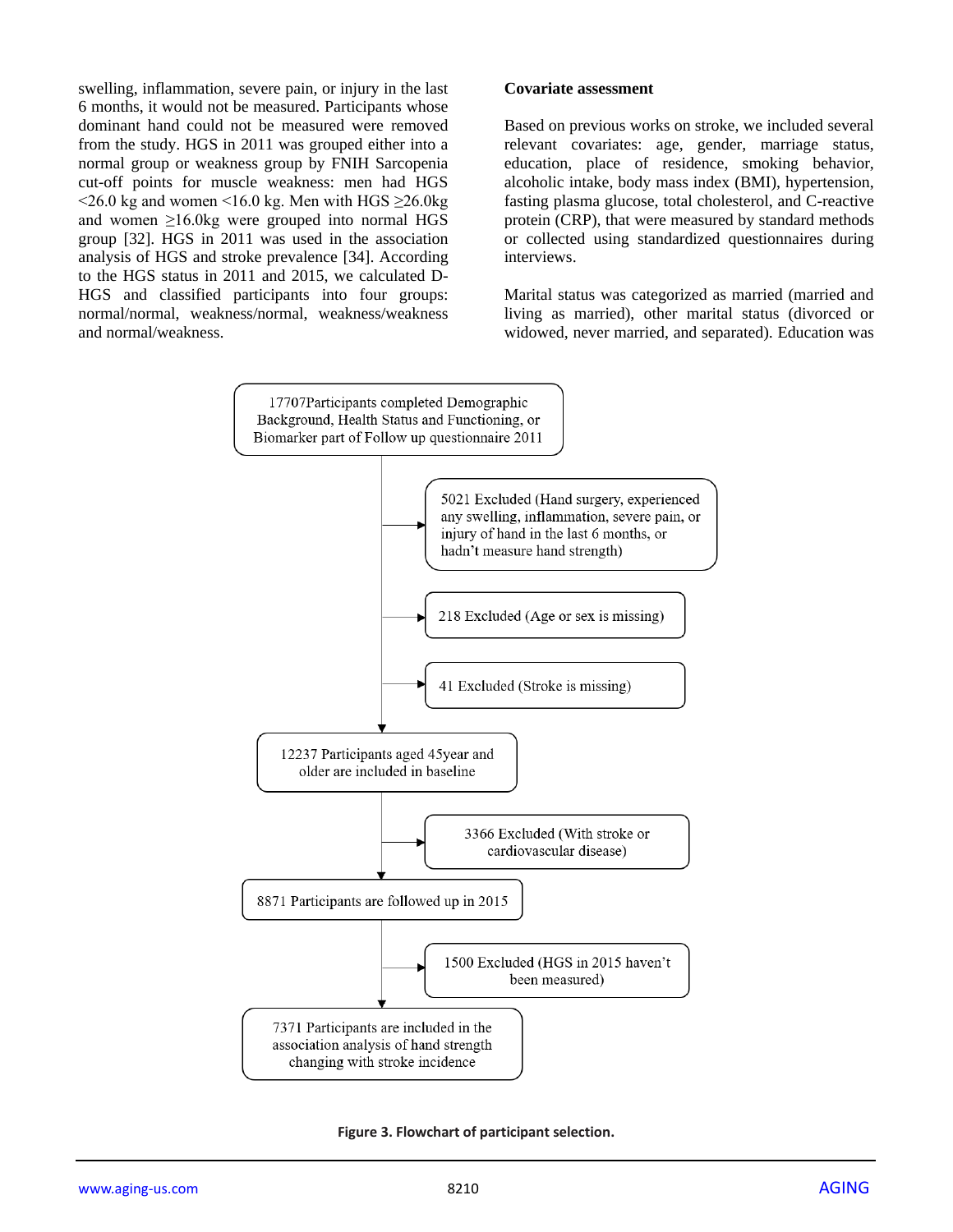categorized into five groups: below primary school, primary school, junior middle school, high school, and junior college and above. Place of residence was discriminated as village, city or town, and other places. Smoking behavior was categorized as not smoking and smoking. Alcoholic intake was classified into drink more than once a month, drink less than once a month, and never had a drink.

BMI was calculated with weight(kg)/height(m)<sup>2</sup>. Height was measured using stadiometer. Participants were asked to stand erect on the floor board of the stadiometer with back to the vertical backboard of the stadiometer, weight evenly distributed on both feet, and heels of the feet placed together with both heels touching the base of the vertical board. The equipment used in weight measurement was scale. Participants were asked to stand on the scale with shoes off and then read the weight measurement (kg). The blood metrics, such as fasting plasma glucose, total cholesterol, and CRP were collected by staff of the Chinese Center for Disease Control and Prevention (China CDC) in the China CDC and Youanmen Center for Clinical Laboratory of Capital Medical University. Fasting plasma glucose and total cholesterol were measured by enzymatic colorimetric test, CRP were measured by immunoturbidimetric assay. Blood pressure was measured using Omron HEM-7200 Monitor, batteries, and stopwatch. Systolic blood pressure (SBP) and diastolic blood pressure (DBP) was measured three times and mean values were taken. According to "Chinese guidelines for prevention and treatment of hypertension revised in 2018", hypertension was diagnosed when SBP≥140mmHg or DBP≥90mmHg [35].

#### **Statistical analysis**

Means, medians, and proportions of baseline characteristics were compared by using two independent *t* tests, Wilcoxon W test and  $\chi^2$  test, respectively. The association of HGS and stroke prevalence was investigated by Logistic regression models based on the baseline information. The association of HGS and stroke incidence was analyzed by Cox proportional hazards regression models, where HGS and covariates were collected in baseline and stroke in 2015. Four models were conducted: Unadjusted Model; Model 1 considered age and gender, marriage status, education level and place of residence; Model 2 added smoking behavior and alcoholic intake based on Model 1; Model 3 added BMI, hypertension, glucose, total cholesterol, and C-reactive protein based on Model 2. We have checked model assumptions for all the analyses. Since there are few missing data covariates, no additional assumptions were made. All statistical analyses were conducted using IBM

SPSS software package version 20 (Armonk, NY, IBM Corp.). Two-sided P values <0.05 was considered statistically significant.

## **AUTHOR CONTRIBUTIONS**

Guihao Liu, Yunlian Xue and Qingshan Geng participated in the design of the study, contributed to data collection, reduction, and analysis, and assisted with the interpretation of the results; Sheng Wang and Yuhu Zhang participated in the design of the study, interpretation of the results; All authors contributed to writing the manuscript. All authors have read and approved the final version of the manuscript, and agree with the order of the presentation of the authors.

## **ACKNOWLEDGMENTS**

The authors thank China Health and Retirement Longitudinal Study (CHARLS) team for their valuable contributions of opening data.

## **CONFLICTS OF INTEREST**

The authors declare that they have no conflicts of interest.

## **FUNDING**

This work was supported by the National Key R&D Program of China [Grant No.2018YFC2001805], the Medical Scientific Research Foundation of Guangdong Province of China [grant number A2020008], the Highlevel Hospital Construction Project of Guangdong Provincial People's Hospital of China [grant number DFJH201811 and KJ012019431]; and the Health Economics Association of Guangdong Province of China [grant number 2019-WJMF-02 and 2020-WJZD-12].

## **REFERENCES**

- 1. Feigin VL, Lawes CM, Bennett DA, Barker-Collo SL, Parag V. Worldwide stroke incidence and early case fatality reported in 56 population-based studies: a systematic review. Lancet Neurol. 2009; 8:355–69. [https://doi.org/10.1016/S1474-4422\(09\)70025-0](https://doi.org/10.1016/S1474-4422(09)70025-0) PMI[D:19233729](https://pubmed.ncbi.nlm.nih.gov/19233729)
- 2. Donnan GA, Fisher M, Macleod M, Davis SM. Stroke. Lancet. 2008; 371:1612–23. [https://doi.org/10.1016/S0140-6736\(08\)60694-7](https://doi.org/10.1016/S0140-6736(08)60694-7) PMI[D:18468545](https://pubmed.ncbi.nlm.nih.gov/18468545)
- 3. Yang G, Wang Y, Zeng Y, Gao GF, Liang X, Zhou M, Wan X, Yu S, Jiang Y, Naghavi M, Vos T, Wang H, Lopez AD, Murray CJ. Rapid health transition in China, 1990-2010: findings from the global burden of disease study 2010. Lancet. 2013; 381:1987–2015.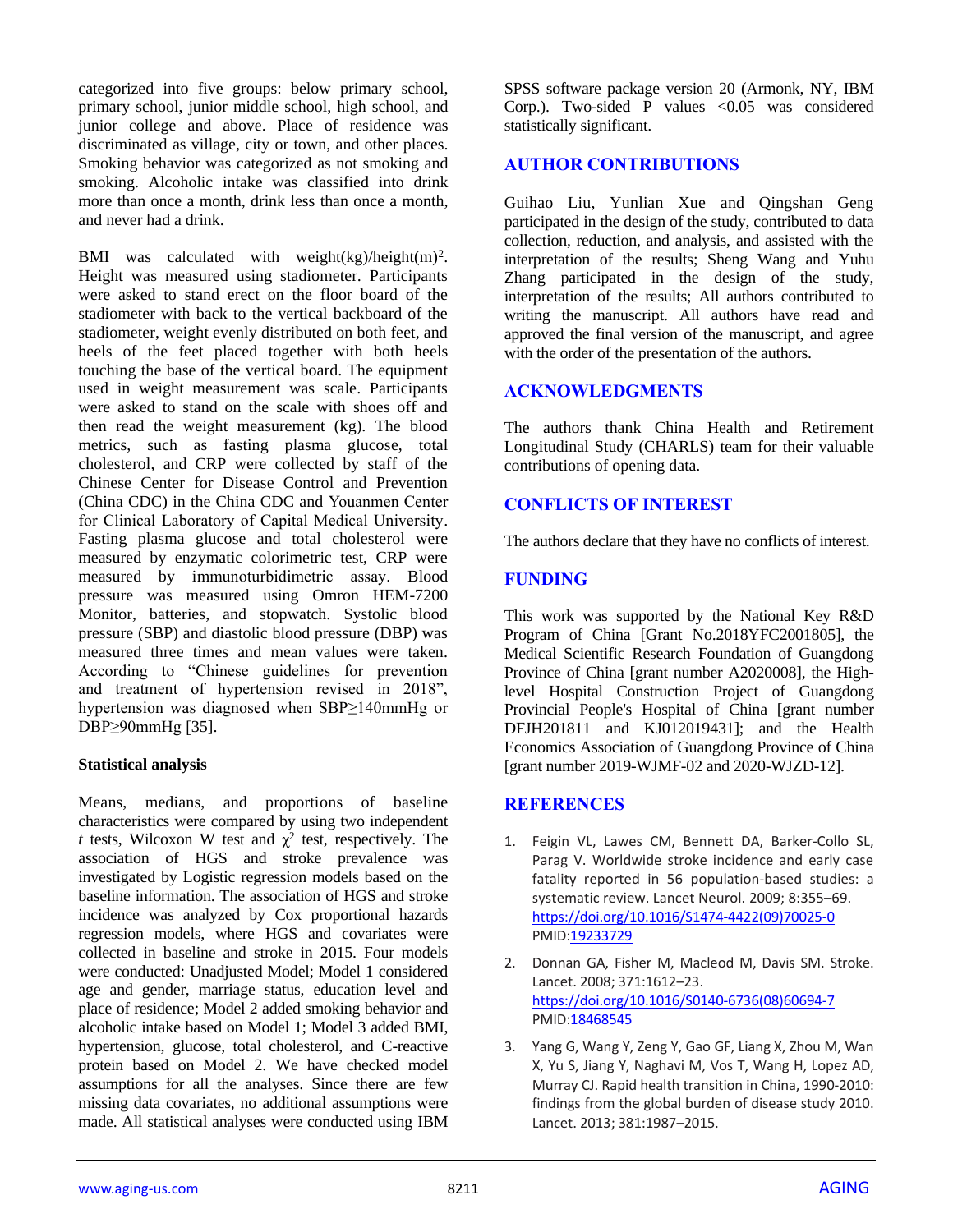[https://doi.org/10.1016/S0140-6736\(13\)61097-1](https://doi.org/10.1016/S0140-6736(13)61097-1) PMID[:23746901](https://pubmed.ncbi.nlm.nih.gov/23746901)

- 4. Global Burden of Disease Collaborative Network. Global Burden of Disease Study 2017 (GBD 2017) Results. 2018. [http://ghdx.healthdata.org/gbd-results](http://ghdx.healthdata.org/gbd-results-tool)[tool.](http://ghdx.healthdata.org/gbd-results-tool)
- 5. Go AS, Mozaffarian D, Roger VL, Benjamin EJ, Berry JD, Blaha MJ, Dai S, Ford ES, Fox CS, Franco S, Fullerton HJ, Gillespie C, Hailpern SM, et al, and American Heart Association Statistics Committee and Stroke Statistics Subcommittee. Executive summary: heart disease and stroke statistics—2014 update: a report from the American heart association. Circulation. 2014; 129:399–410. <https://doi.org/10.1161/01.cir.0000442015.53336.12>
- 6. Hankey GJ. Ischaemic stroke—prevention is better than cure. J R Coll Physicians Edinb. 2010; 40:56–63. <https://doi.org/10.4997/JRCPE.2010.111> PMID[:21125042](https://pubmed.ncbi.nlm.nih.gov/21125042)

PMID[:24446411](https://pubmed.ncbi.nlm.nih.gov/24446411)

- 7. Xia X, Yue W, Chao B, Li M, Cao L, Wang L, Shen Y, Li X. Prevalence and risk factors of stroke in the elderly in northern China: data from the national stroke screening survey. J Neurol. 2019; 266:1449–58. <https://doi.org/10.1007/s00415-019-09281-5> PMID[:30989368](https://pubmed.ncbi.nlm.nih.gov/30989368)
- 8. Ovbiagele B, Nguyen-Huynh MN. Stroke epidemiology: advancing our understanding of disease mechanism and therapy. Neurotherapeutics. 2011; 8:319–29. <https://doi.org/10.1007/s13311-011-0053-1> PMID[:21691873](https://pubmed.ncbi.nlm.nih.gov/21691873)
- 9. Murray CJ, Barber RM, Foreman KJ, Abbasoglu Ozgoren A, Abd-Allah F, Abera SF, Aboyans V, Abraham JP, Abubakar I, Abu-Raddad LJ, Abu-Rmeileh NM, Achoki T, Ackerman IN, et al, and GBD 2013 DALYs and HALE Collaborators. Global, regional, and national disability-adjusted life years (DALYs) for 306 diseases and injuries and healthy life expectancy (HALE) for 188 countries, 1990-2013: quantifying the epidemiological transition. Lancet. 2015; 386:2145–91. [https://doi.org/10.1016/S0140-6736\(15\)61340-X](https://doi.org/10.1016/S0140-6736(15)61340-X)

PMID[:26321261](https://pubmed.ncbi.nlm.nih.gov/26321261)

- 10. Kamide N, Kamiya R, Nakazono T, Ando M. Reference values for hand grip strength in Japanese communitydwelling elderly: a meta-analysis. Environ Health Prev Med. 2015; 20:441–46. <https://doi.org/10.1007/s12199-015-0485-z> PMID[:26253392](https://pubmed.ncbi.nlm.nih.gov/26253392)
- 11. Bohannon RW. Grip strength: an indispensable biomarker for older adults. Clin Interv Aging. 2019; 14:1681–91.

<https://doi.org/10.2147/CIA.S194543> PMI[D:31631989](https://pubmed.ncbi.nlm.nih.gov/31631989)

- 12. McGrath RP, Kraemer WJ, Snih SA, Peterson MD. Handgrip strength and health in aging adults. Sports Med. 2018; 48:1993–2000. <https://doi.org/10.1007/s40279-018-0952-y> PMI[D:29943230](https://pubmed.ncbi.nlm.nih.gov/29943230)
- 13. Sayer AA, Kirkwood TB. Grip strength and mortality: a biomarker of ageing? Lancet. 2015; 386:226–27. [https://doi.org/10.1016/S0140-6736\(14\)62349-7](https://doi.org/10.1016/S0140-6736(14)62349-7) PMI[D:25982159](https://pubmed.ncbi.nlm.nih.gov/25982159)
- 14. Cooper R, Kuh D, Cooper C, Gale CR, Lawlor DA, Matthews F, Hardy R, and FALCon and HALCyon Study Teams. Objective measures of physical capability and subsequent health: a systematic review. Age Ageing. 2011; 40:14–23. <https://doi.org/10.1093/ageing/afq117>

PMI[D:20843964](https://pubmed.ncbi.nlm.nih.gov/20843964)

- 15. Sayer AA, Robinson SM, Patel HP, Shavlakadze T, Cooper C, Grounds MD. New horizons in the pathogenesis, diagnosis and management of sarcopenia. Age Ageing. 2013; 42:145–50. <https://doi.org/10.1093/ageing/afs191> PMI[D:23315797](https://pubmed.ncbi.nlm.nih.gov/23315797)
- 16. Bertrand AM, Fournier K, Wick Brasey MG, Kaiser ML, Frischknecht R, Diserens K. Reliability of maximal grip strength measurements and grip strength recovery following a stroke. J Hand Ther. 2015; 28:356–62.

<https://doi.org/10.1016/j.jht.2015.04.004> PMI[D:26206167](https://pubmed.ncbi.nlm.nih.gov/26206167)

17. Park JG, Lee KW, Kim SB, Lee JH, Kim YH. Effect of decreased skeletal muscle index and hand grip strength on functional recovery in subacute ambulatory stroke patients. Ann Rehabil Med. 2019; 43:535–43. <https://doi.org/10.5535/arm.2019.43.5.535>

PMI[D:31693843](https://pubmed.ncbi.nlm.nih.gov/31693843)

- 18. Sunderland A, Tinson D, Bradley L, Hewer RL. Arm function after stroke. An evaluation of grip strength as a measure of recovery and a prognostic indicator. J Neurol Neurosurg Psychiatry. 1989; 52:1267–72. <https://doi.org/10.1136/jnnp.52.11.1267> PMI[D:2592969](https://pubmed.ncbi.nlm.nih.gov/2592969)
- 19. Zhang W, Zhang T. Association between Grip Strength and Cognitive Function among Middle-aged and Older Adults with Stroke: Findings from the China Health and Retirement Longitudinal Study. Chin J Rehabil Theory Pract. 2019; 25:279–83. <https://doi.org/10.3969/j.issn.1006-9771.2019.03.006>
- 20. Leong DP, Teo KK, Rangarajan S, Lopez-Jaramillo P, Avezum A Jr, Orlandini A, Seron P, Ahmed SH,